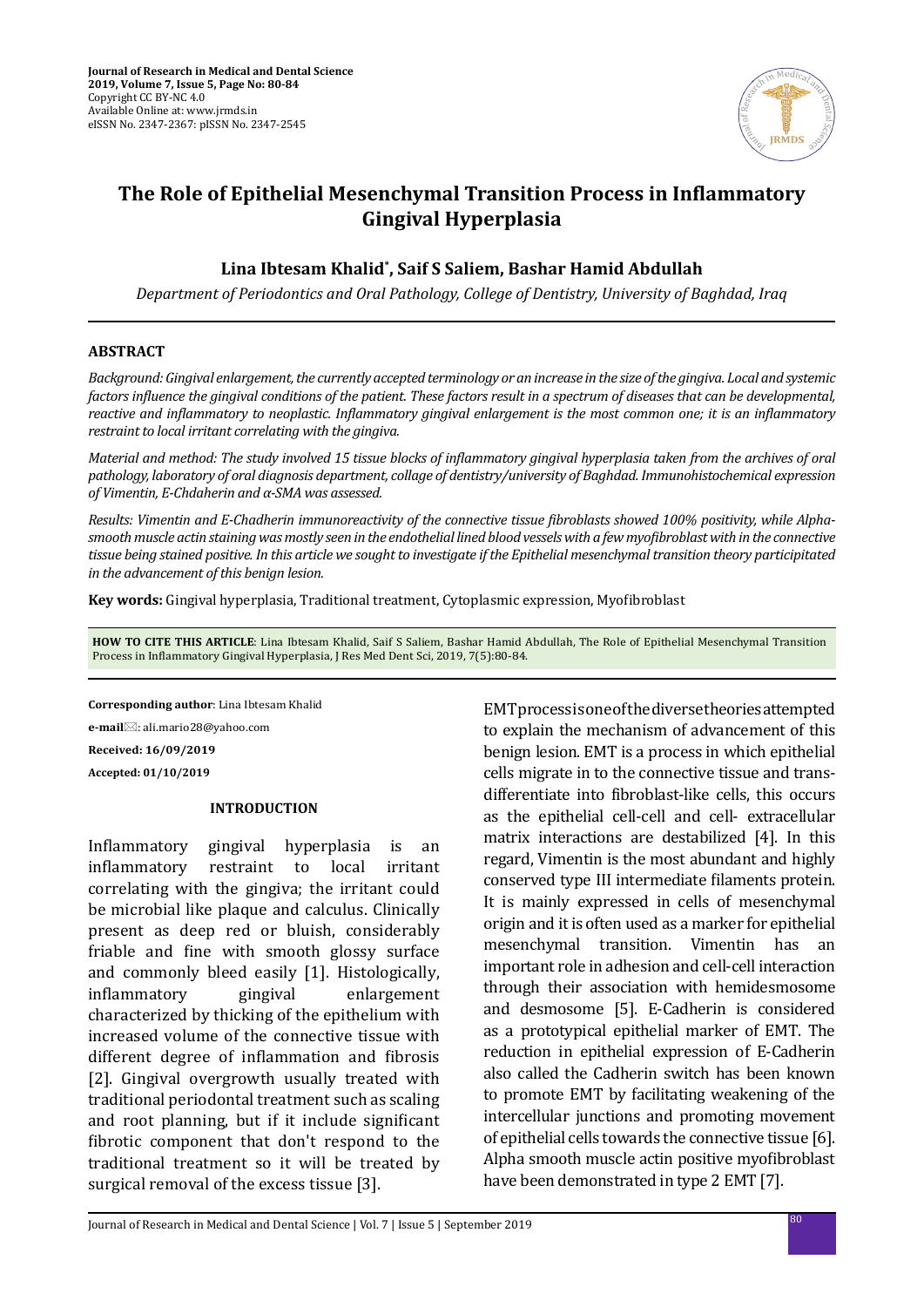### **MATERIALS AND METHODS**

#### **Study samples**

The study involved 15 tissue blocks of<br>inflammatory gingival hyperplasia were inflammatory obtained from the archives of oral pathology, laboratory of oral diagnosis department, collage of dentistry/university of Baghdad from 1971 to 2018 after approval of the ethical committee. The specimen was taken surgically from different age range patient (from 13–60) years old, suffering from gingival hyperplasia caused by plaque accumulation as a result to poor oral hygiene.

Four micron serial sections for Immunohistochemistry were performed for each tissue blocks and staining was done according to the manufactures instructions using three primary antibodies (Table 1); Manufactured by Abcam (Cambridge, UK) and modified from manufactures datasheets in an assay dependent dilution.

Detection was carried out using Rabbit specific HRP/DAP Detection kit (Abcam, ab236469; 30 ml) that used for the detection of all primary antibodies. Negative controls were carried out on consecutive sections with omitting of the primary antibody resulting in no detectable staining.

#### **Evaluation**

Slides were observed and registrated with a light microscope (Olympus CH). All slides were scanned at low power (10x) to select 5 representative fields, visualized and scored with a 400x objective; a mean positive percentage was recorded and an experienced pathologists evaluated the slides independently with statistical correlation to assure acceptable agreement, the percentage of positive cells was scored semi quantitatively as shown in Table 2.

The data analyzed using Statistical Package for Social Sciences (SPSS) version 25. The data presented as mean, standard deviation and ranges. Categorical data presented by percentages. Independent t-test (two tailed) was used to compare the continuous variables between study groups accordingly. Chi square test was used to assess the association between markers score and study groups.

#### RESULTS

#### **Immunohistochemical analysis**

Table 3 shows the pattern of distribution of the study markers in samples analyzed. Regarding Vimentin; all samples of inflammatory gingival hyperplasia expressed vimentin, 6 out of 15 was score (3) and the other 9 samples score was 4. Figure 1 shows positive cytoplasmic expression

**Table 1: Characteristics of the antibody used for the Immunohistochemical study.**

| Antibody                                           | Source  | Isotype    | <b>Specific reactivity</b> | <b>Dilution</b> |
|----------------------------------------------------|---------|------------|----------------------------|-----------------|
| Polyclonal anti-vimentin antibody                  | ab45939 | <b>IgG</b> | Mouse, Rat, Rabbit, Human  | 1:700           |
| Polyclonal anti-E-Chadherin antibody               | ab15148 | lgG        | Human, Pig                 | 1:50            |
| Polyclonal anti-Alpha-smooth muscle actin antibody | ab5694  | <b>IgG</b> | Mouse, Rat, Human          | 1:100           |

#### **Table 2: Scoring system of the study markers.**

| <b>Markers</b> | Score (1)           | Score (2)                   | Score (3)                 | Score (4)           |
|----------------|---------------------|-----------------------------|---------------------------|---------------------|
| Vimentin       | Scattered spotty    | up to 25% of                | 25% to 50%                | more than 50%       |
|                | Staining            | Cells positive              | cells positive            | of cells positive   |
| $\alpha$ -SMA  | Scattered spotty    | up to 25% of cells positive | 25% to 50%                | more than 50%       |
|                | Staining            |                             | cells positive            | of cells positive   |
| E Cadherin     | <10% positive cells | 10 to 20% positive cells    | >20 to 50% positive cells | >50% positive cells |

**Table 3: Distribution of markers in study samples.**

| <b>Markers</b> | Inflammatory gingival hyperplasia | Mean ± SD           |  |
|----------------|-----------------------------------|---------------------|--|
|                | <b>Vimentin</b>                   |                     |  |
| Score (3)      | 6(42.9)                           |                     |  |
| Score (4)      | 9(52.9)                           | 52.26% ± 10.66%     |  |
|                | <b>E</b> Cadherin                 |                     |  |
| Score (3)      | 9(52.9)                           | $46.3\% \pm 12.4\%$ |  |
| Score (4)      | 6(46.2)                           |                     |  |
|                | Alpha-SMA                         |                     |  |
| Score (1)      | 9(39.1)                           | $23.4\% \pm 8.2\%$  |  |
| Score (2)      | 6(75.0)                           |                     |  |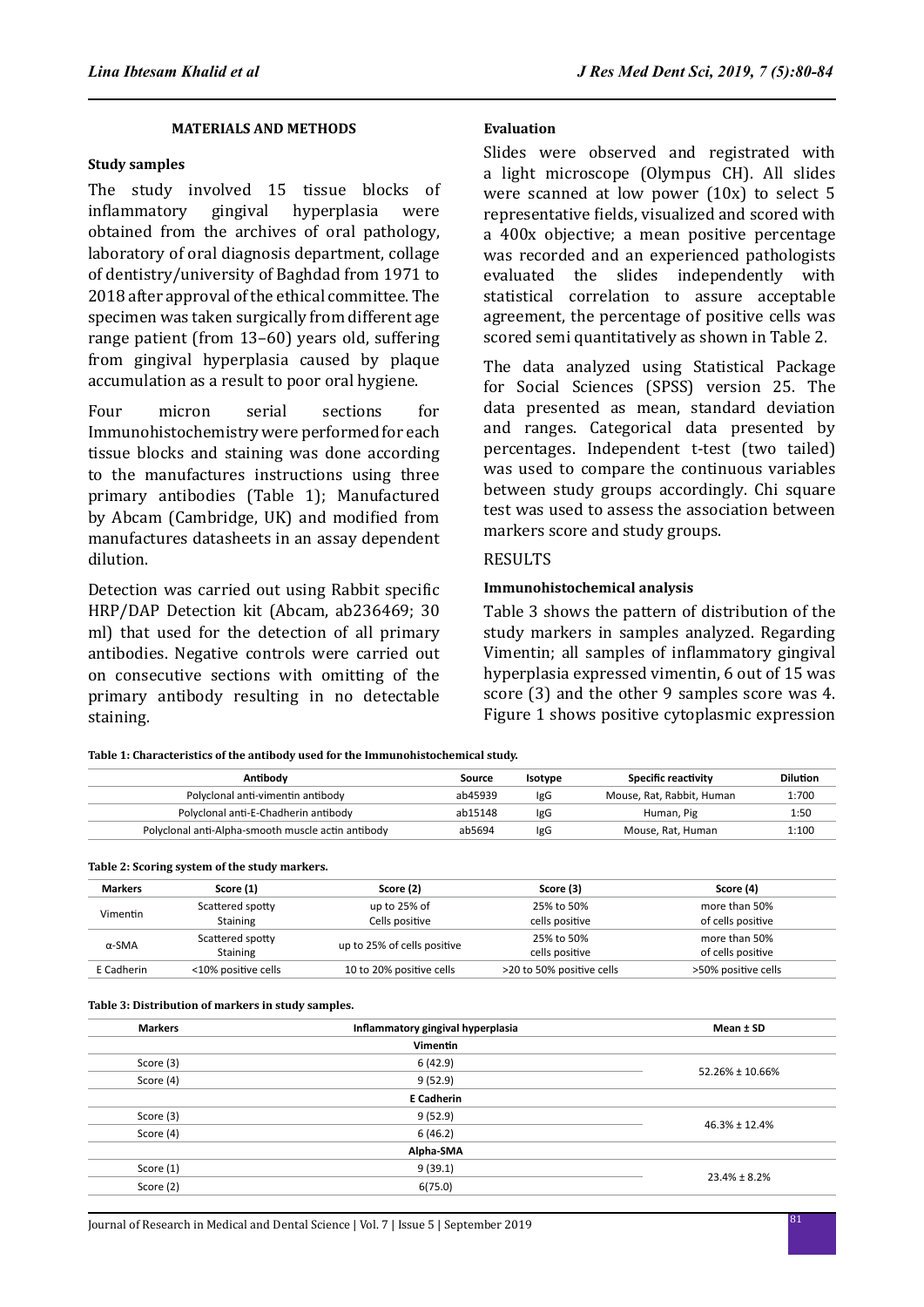of vimentin in the fibroblast cells of connective tissue (CT).

Regarding the the E-Cadherin; all samples of inflammatory gingival hyperplasia expressed E-Cadherin, 9 out of 15 was score (3) and 6 out of 15 score (4). Figure 2 shows positive cytoplasmic and membranous expression of E-Cadherin in fibroblast cells of CT and in the epithelial surface which use as internal control for E-Chadherin.

Regarding the  $\alpha$ -SMA; all samples of inflammatory gingival hyperplasia weakly expressed α-SMA, 9 out of 15 was score (1) and 6 out of 15 score (2). Figure 3 shows positive cytoplasmic expression of α-SMA in myofibroblast cell of the CT.

#### **DISCUSSION**

The present study was carried out in an effort to determine if EMT operates in the pathogenesis of inflammatory gingival hyperplasia to serve as a source of fibroblasts. To confirm this mechanism,<br>we investigate the Immunohistochemical Immunohistochemical expression of three specific markers assessing EMT mechanism namely α-SMA, Vimentin and E-Cadherin. Alpha-SMA is a putative myofibroblast marker. Since myofibroblasts are implicated in EMT induced fibrosis we sought to analyse  $\alpha$  – SMA expression in the samples.

As mentioned previously, the mean number of myofibroblast positive alpha-sma was; 23.4%



**Figure 1: Section of inflammatory ginigival hyperplasia showing vimentin expression in fbroblast cells of connective tissue (40x) (A) Positive cytoplasmic expression of spindle cell fibroblast. (B) Negatively stained.**



**Figure 2: Section of inflammatory ginigival hyperplasia showing Echadherin expression in fibroblast cells of connective (40x). (A) surface epithelia (internal control for E-chadherin) positive membranous and negative cytoplasmic and nuclear staining. (B) positive membranous expression of spindle cell fibroblast.**



**Figure 3: Section of inflammatory ginigival hyperplasia showing alpha smooth muscle actin expression in fibroblast cells of connective tissue (40x). (A) positive cytoplasmic expression of spindle cell fibroblast.**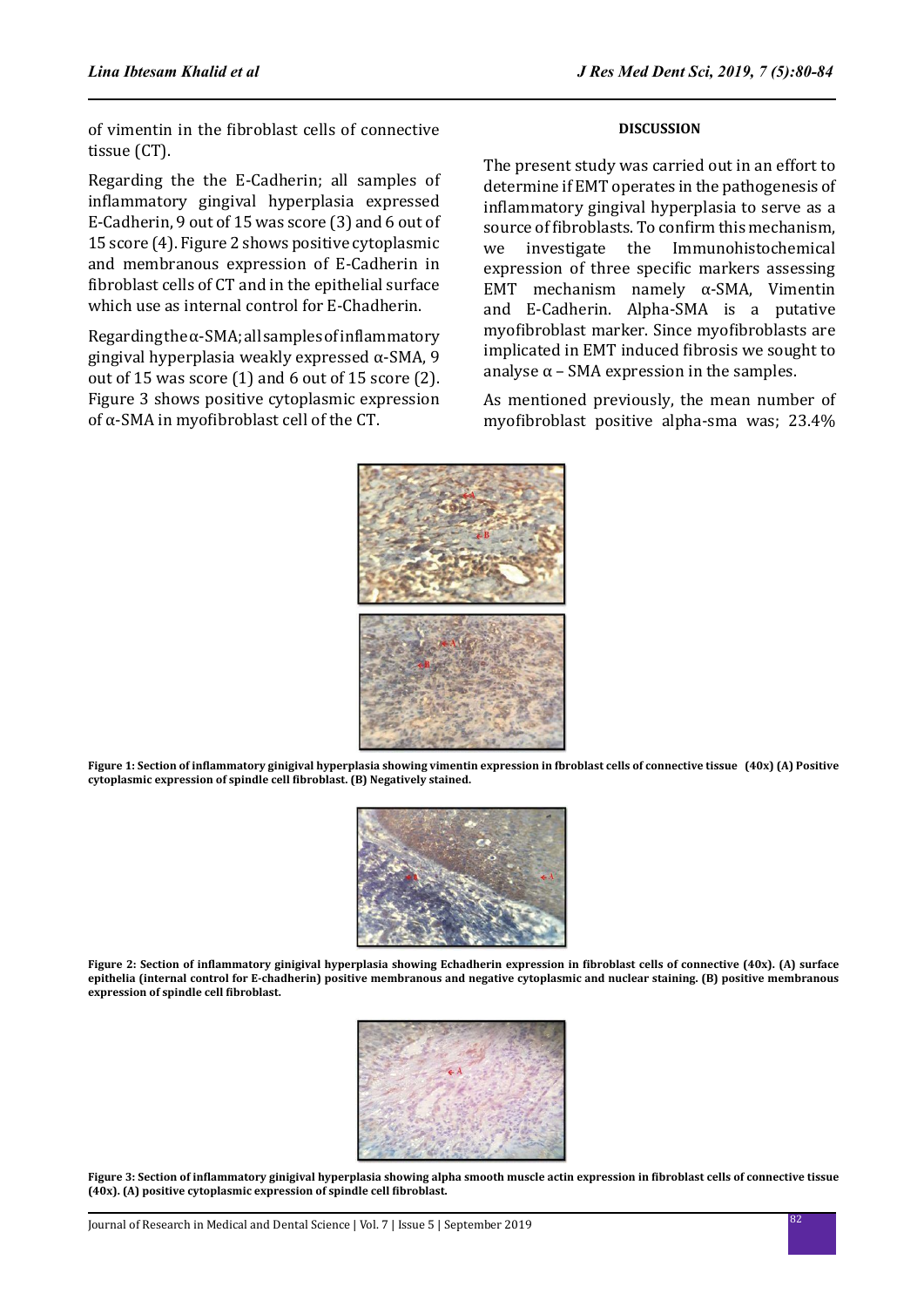in samples analyzed, as the Alpha-sma is one of the cytoskeletal biomarkers for the epithelial mesenchymal transition process [8] so first of all this study suggested that EMT process may be participated at least partly in pathogenesis of inflammatory gingival hyperplasia and this result was in accordance with [9,10].

Regarding the weak expression of Alpha-sma in the study group which is the weakest expression compared with other two markers of this study (Vimentin and E Chadherin) this can be explained based on the concept that in the granulation tissue, fibroblast cells progressively become the majority population and takes myofibroblast phenotype, including expression of Alphaactin [11] then these myofibroblast can long remain silent or disappear by apoptosis after wound healing. This probably the situation that occurred in case of gingival inflammation when the number of Alpha-sma positive cells was very low if not reduced to cells from the blood vessel wall [9].

E-Cadherin is required for the maintenance of normal intercellular adhesion and barrier integrity in oral tissues [12]. Vimentin is one of the most familiar members of intermediate filaments (IFs), as it is the major IF protein in mesenchymal cells and it is frequently used as a developmental marker of cells and tissues [13].

As mentioned previously; the mean number of vimentin& E-Chadherin positive fibroblast were 51.43% & 48.56%, respectively, so as these two markers are biomarkers for EMT, it is suggested that EMT process may be involved at least partly in the pathogenesis of inflammatory gingival hyperplasia. Similar result reported by [8,14,15] but it disagree with [12] who claimed that vimentin should not be considered as a marker of type 2 EMT in the setting of fibrosis.

Tumor growth factor beta one (TGF-B1) has emerged as a potent inducer for EMT, not only through SMAD pathway, but also through pathway not mediated by SMAD, so increased expression and activation of TGF-B1 in inflammatory gingival hyperplasia (14) promote an epithelial cell plasticity that may progress to EMT [15].

Regarding Vimentin; Previous study on renal fibrosis provide an evidence that fibroblast can form locally by EMT during the pathological stress of tissue fibrosis, in renal fibrogenesis about 36% of new fibroblasts come from local EMT, about 14-15% from bone marrow and the rest from local proliferation. This finding reinforce the notion that EMT play arole in the genesis of fibroblast during organ fibrosis in adult tissues [10,16]. And as vimentin is expressed in mesenchymal cells, so connective tissue fibroblast can be used as internal control for vimentin [17]. Therefore as a result to the implication of EMT process in the pathogenesis of inflammatory gingival hyperplasia, this will lead to the overproduction of connective tissue fibroblast which is vimentin positive.

Regarding E-Chadherin; Arora and other researchers try to investigate if the epithelial mesenchymal transition process operates in Cyclosporin A induced gingival overgrowth. They demonstrated that when primary human gingival epithelial cells were treated with TGF-B1 it induced reduction in barrier function as evidenced by reduced electrical resistance and paracellular permeability and simulantanously decreasing the expression of cell surface E-Chadherin [15]. Jeopardized E-Chadherin expression could alter the cell phenotype from epithelial to fibroblast with spindle shape morphology [17]. Okada H and coworkers have shown that the epithelial cells migrate from the epithelial layer, travel through the basement membrane and accumulate in the interstititium of the tissue; here they eventually get rid of their epithelial markers and gain a fully fibroblastic phenotype [18,19]. Mousa and co-workers have shown that TGF-B1 was higher in inflammatory gingival hyperplasia compared to normal gingiva [14].

#### **CONCLUSION**

Epithelial mesenchymal transition process in inflammatory gingival hyperplaia may be driven by elevated level of TGF-B1.

#### **REFERENCES**

- [1] Agrawal AA. Gingival enlargements: Differential diagnosis and review of literature. World J Clin Cases 2015; 3:779–788.
- [2] Trackman PC, Kantarci A. Connective tissue metabolism and gingival Overgrowth. Crit Rev Oral Biol Med 2004; 15:165-175.